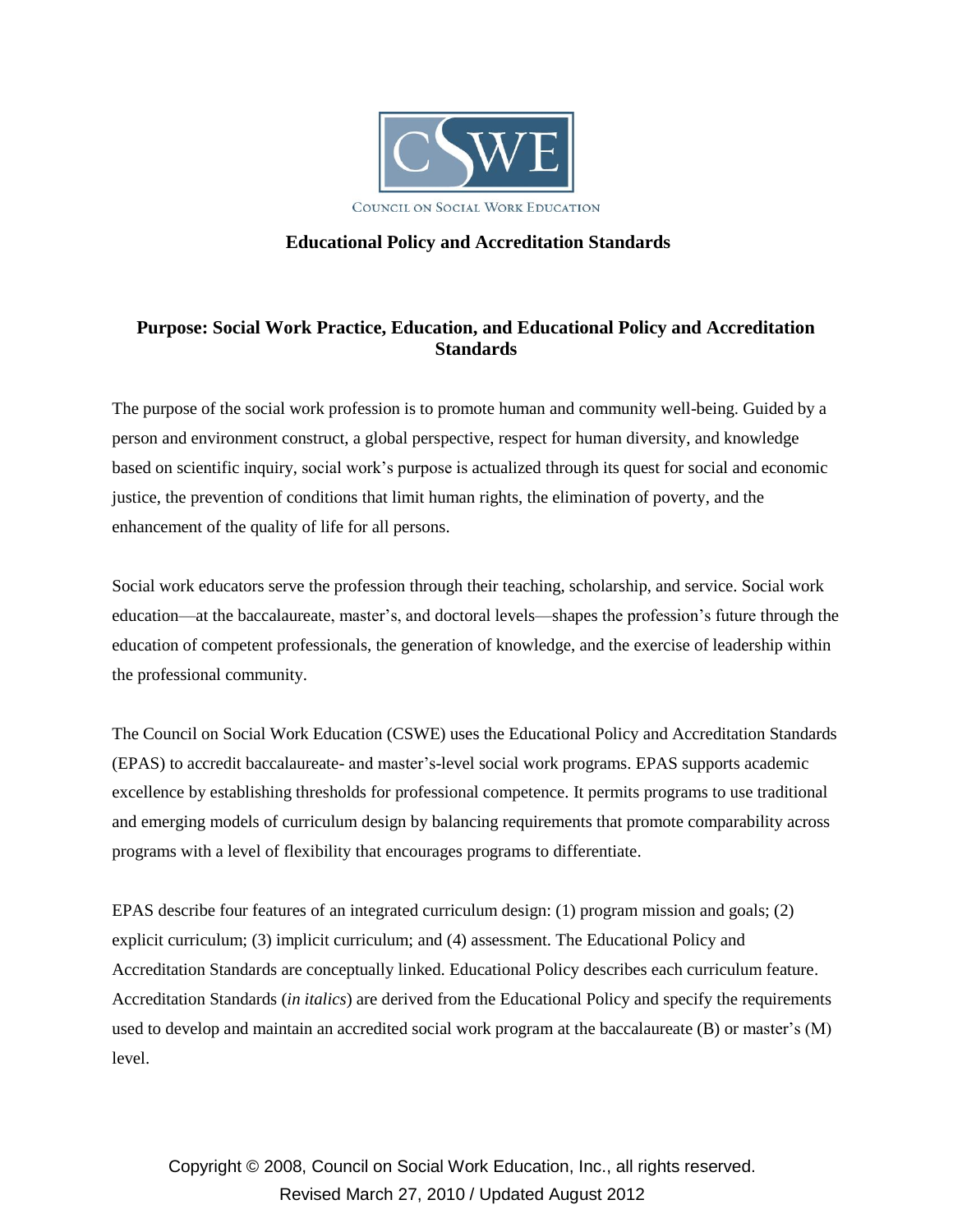## **1. Program Mission and Goals**

#### **Educational Policy 1.0—Program Mission and Goals**

The mission and goals of each social work program address the profession's purpose, are grounded in core professional values (EP 1.1), and are informed by context (EP 1.2).

#### **Educational Policy 1.1**—**Values**

 $\overline{a}$ 

Service, social justice, the dignity and worth of the person, the importance of human relationships, integrity, competence,<sup>1</sup> human rights, and scientific inquiry are among the core values of social work. These values underpin the explicit and implicit curriculum and frame the profession's commitment to respect for all people and the quest for social and economic justice.

### **Educational Policy 1.2**—**Program Context**

Context encompasses the mission of the institution in which the program is located and the needs and opportunities associated with the setting. Programs are further influenced by their historical, political, economic, social, cultural, demographic, and global contexts and by the ways they elect to engage these factors. Additional factors include new knowledge, technology, and ideas that may have a bearing on contemporary and future social work education and practice.

## *Accreditation Standard 1.0*—*Mission and Goals*

*The social work program's mission and goals reflect the profession's purpose and values and the program's context.*

*1.0.1 The program submits its mission statement and describes how it is consistent with the profession's purpose and values and the program's context.*

*1.0.2 The program identifies its goals and demonstrates how they are derived from the program's mission.*

<sup>1</sup> These six value elements reflect the National Association of Social Workers *Code of Ethics*.

National Association of Social Workers (approved 1996, revised 1999). *Code of Ethics for Social Workers.*  Washington, D.C.: NASW.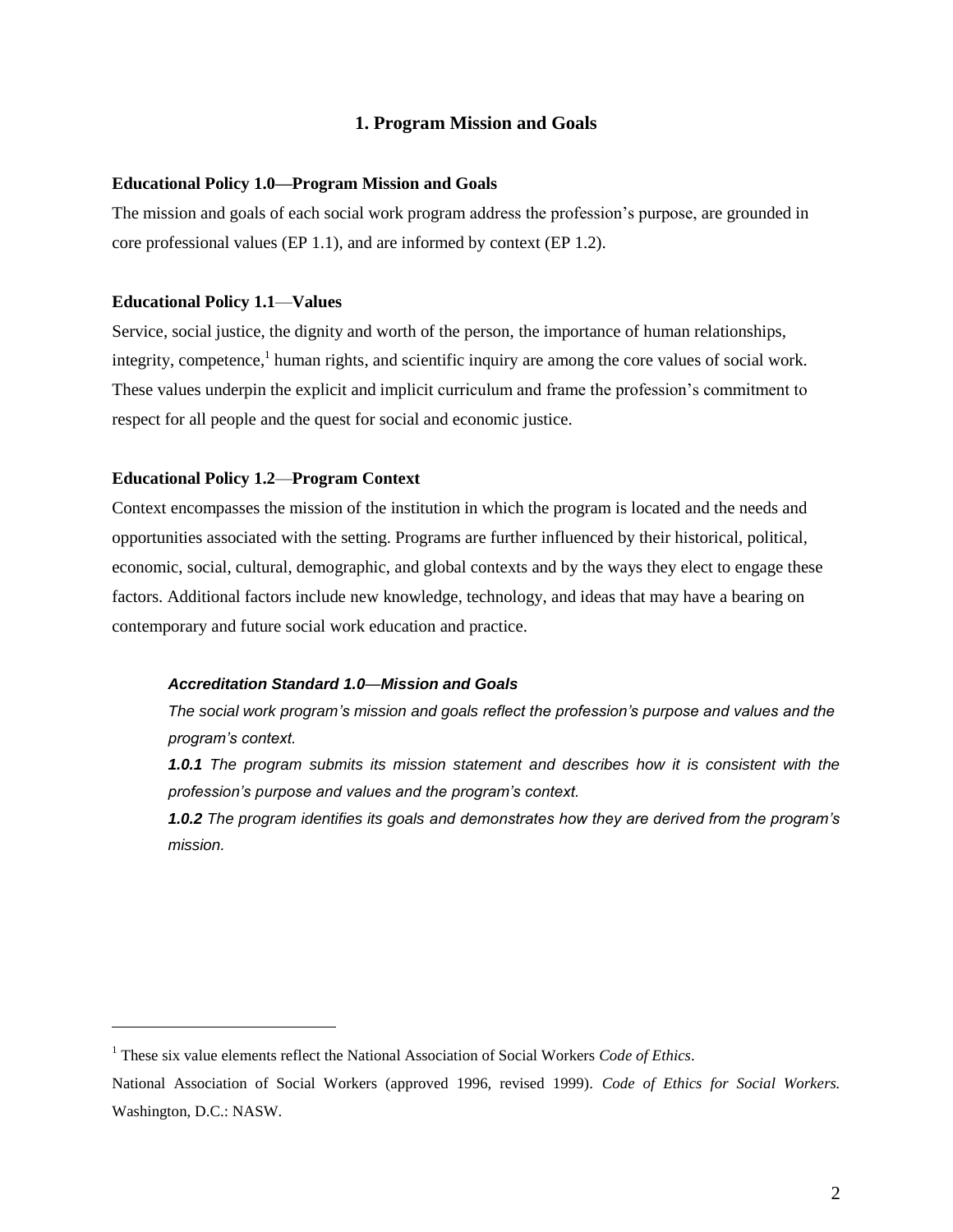# **2. Explicit Curriculum**

### **Educational Policy 2.0**—**The Social Work Curriculum and Professional Practice**

The explicit curriculum constitutes the program's formal educational structure and includes the courses and the curriculum. Social work education is grounded in the liberal arts, which provide the intellectual basis for the professional curriculum and inform its design. The explicit curriculum achieves the program's competencies through an intentional design that includes the foundation offered at the baccalaureate and master's levels and the advanced curriculum offered at the master's level. The BSW curriculum prepares its graduates for generalist practice through mastery of the core competencies. The MSW curriculum prepares its graduates for advanced practice through mastery of the core competencies augmented by knowledge and practice behaviors specific to a concentration.

## **Educational Policy 2.1**—**Core Competencies**

Competency-based education is an outcome performance approach to curriculum design. Competencies are measurable practice behaviors that are comprised of knowledge, values, and skills. The goal of the outcome approach is to demonstrate the integration and application of the competencies in practice with individuals, families, groups, organizations, and communities. The ten core competencies are listed below [EP 2.1.1–EP 2.1.10(d)], followed by a description of characteristic knowledge, values, skills, and the resulting practice behaviors that may be used to operationalize the curriculum and assessment methods. Programs may add competencies consistent with their missions and goals.

### **Educational Policy 2.1.1**—**Identify as a professional social worker and conduct oneself accordingly.**

Social workers serve as representatives of the profession, its mission, and its core values. They know the profession's history. Social workers commit themselves to the profession's enhancement and to their own professional conduct and growth. Social workers

- advocate for client access to the services of social work;
- practice personal reflection and self-correction to assure continual professional development;
- attend to professional roles and boundaries;
- demonstrate professional demeanor in behavior, appearance, and communication;
- engage in career-long learning; and
- use supervision and consultation.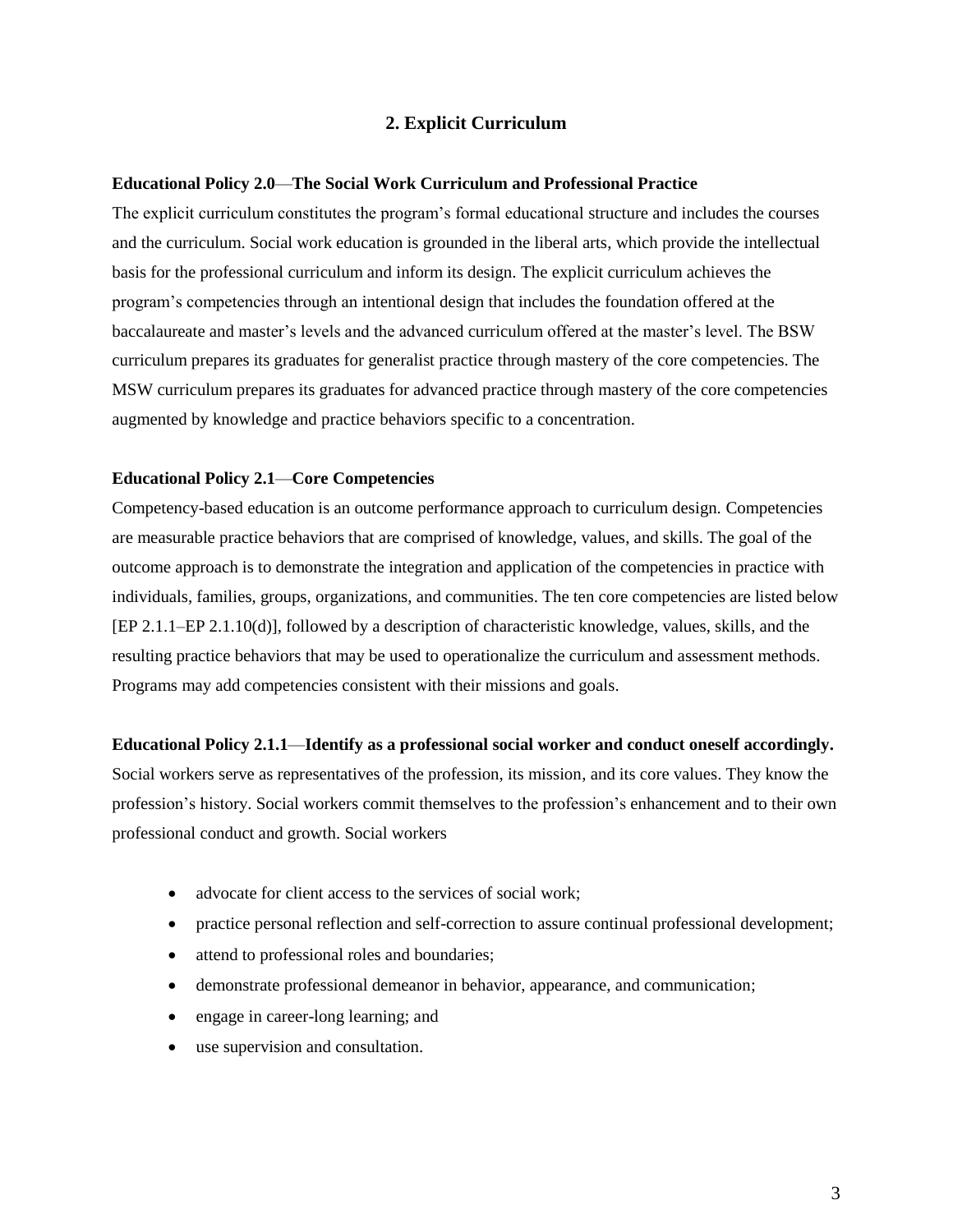# **Educational Policy 2.1.2**—**Apply social work ethical principles to guide professional practice.**

Social workers have an obligation to conduct themselves ethically and to engage in ethical decisionmaking. Social workers are knowledgeable about the value base of the profession, its ethical standards, and relevant law. Social workers

- recognize and manage personal values in a way that allows professional values to guide practice;
- make ethical decisions by applying standards of the National Association of Social Workers Code of Ethics<sup>2</sup> and, as applicable, of the International Federation of Social Workers/International Association of Schools of Social Work Ethics in Social Work, Statement of Principles;<sup>3</sup>
- tolerate ambiguity in resolving ethical conflicts; and
- apply strategies of ethical reasoning to arrive at principled decisions.

# **Educational Policy 2.1.3**—**Apply critical thinking to inform and communicate professional judgments.**

Social workers are knowledgeable about the principles of logic, scientific inquiry, and reasoned discernment. They use critical thinking augmented by creativity and curiosity. Critical thinking also requires the synthesis and communication of relevant information. Social workers

- distinguish, appraise, and integrate multiple sources of knowledge, including research-based knowledge, and practice wisdom;
- analyze models of assessment, prevention, intervention, and evaluation; and
- demonstrate effective oral and written communication in working with individuals, families, groups, organizations, communities, and colleagues.

# **Educational Policy 2.1.4**—**Engage diversity and difference in practice.**

 $\overline{a}$ 

Social workers understand how diversity characterizes and shapes the human experience and is critical to the formation of identity. The dimensions of diversity are understood as the intersectionality of multiple

<sup>2</sup> National Association of Social Workers (approved 1996, revised 1999). *Code of Ethics for Social Workers*. Washington, DC: NASW.

<sup>3</sup> International Federation of Social Workers and International Association of Schools of Social Work. (2004). *Ethics in Social Work, Statement of Principles*. Retrieved January 2, 2008 from [http://www.ifsw.org](http://www.ifsw.org/)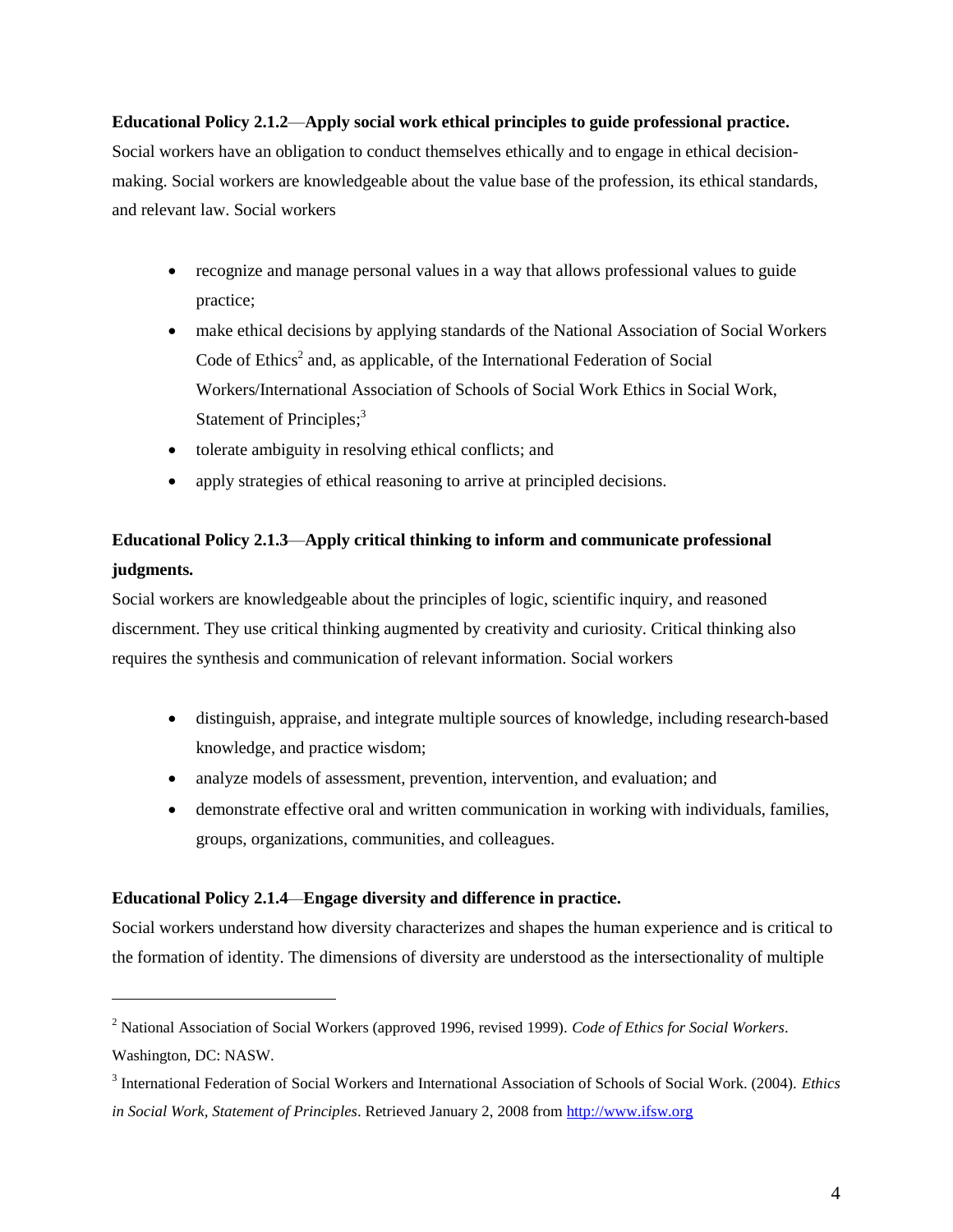factors including age, class, color, culture, disability, ethnicity, gender, gender identity and expression, immigration status, political ideology, race, religion, sex, and sexual orientation. Social workers appreciate that, as a consequence of difference, a person's life experiences may include oppression, poverty, marginalization, and alienation as well as privilege, power, and acclaim. Social workers

- recognize the extent to which a culture's structures and values may oppress, marginalize, alienate, or create or enhance privilege and power;
- gain sufficient self-awareness to eliminate the influence of personal biases and values in working with diverse groups;
- recognize and communicate their understanding of the importance of difference in shaping life experiences; and
- view themselves as learners and engage those with whom they work as informants.

# **Educational Policy 2.1.5**—**Advance human rights and social and economic justice.**

Each person, regardless of position in society, has basic human rights, such as freedom, safety, privacy, an adequate standard of living, health care, and education. Social workers recognize the global interconnections of oppression and are knowledgeable about theories of justice and strategies to promote human and civil rights. Social work incorporates social justice practices in organizations, institutions, and society to ensure that these basic human rights are distributed equitably and without prejudice. Social workers

- understand the forms and mechanisms of oppression and discrimination;
- advocate for human rights and social and economic justice; and
- engage in practices that advance social and economic justice.

## **Educational Policy 2.1.6**—**Engage in research-informed practice and practice-informed research.**

Social workers use practice experience to inform research, employ evidence-based interventions, evaluate their own practice, and use research findings to improve practice, policy, and social service delivery. Social workers comprehend quantitative and qualitative research and understand scientific and ethical approaches to building knowledge. Social workers

- use practice experience to inform scientific inquiry and
- use research evidence to inform practice.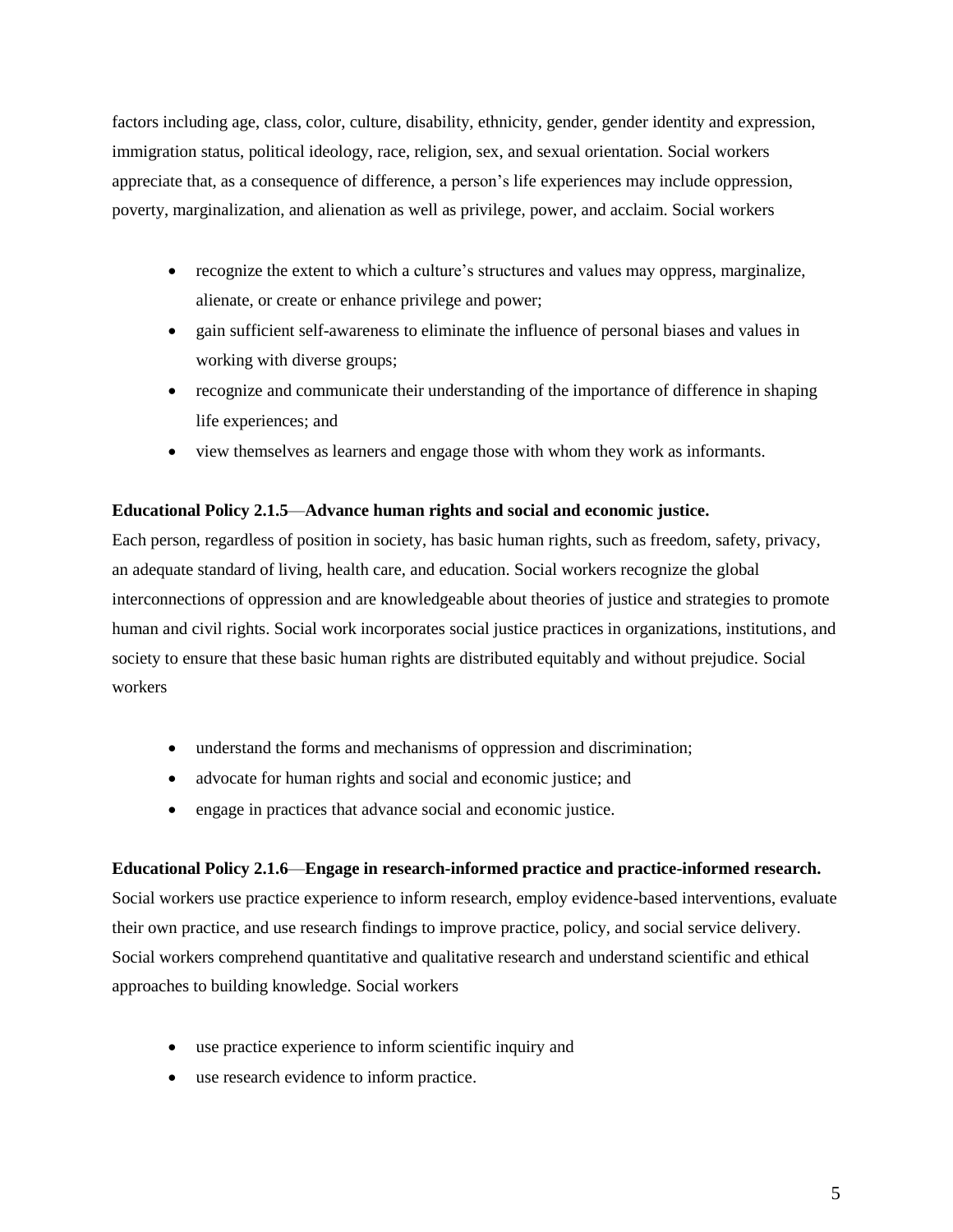## **Educational Policy 2.1.7**—**Apply knowledge of human behavior and the social environment.**

Social workers are knowledgeable about human behavior across the life course; the range of social systems in which people live; and the ways social systems promote or deter people in maintaining or achieving health and well-being. Social workers apply theories and knowledge from the liberal arts to understand biological, social, cultural, psychological, and spiritual development. Social workers

- utilize conceptual frameworks to guide the processes of assessment, intervention, and evaluation; and
- critique and apply knowledge to understand person and environment.

# **Educational Policy 2.1.8**—**Engage in policy practice to advance social and economic well-being and to deliver effective social work services.**

Social work practitioners understand that policy affects service delivery, and they actively engage in policy practice. Social workers know the history and current structures of social policies and services; the role of policy in service delivery; and the role of practice in policy development. Social workers

- analyze, formulate, and advocate for policies that advance social well-being; and
- collaborate with colleagues and clients for effective policy action.

## **Educational Policy 2.1.9**—**Respond to contexts that shape practice.**

Social workers are informed, resourceful, and proactive in responding to evolving organizational, community, and societal contexts at all levels of practice. Social workers recognize that the context of practice is dynamic, and use knowledge and skill to respond proactively. Social workers

- continuously discover, appraise, and attend to changing locales, populations, scientific and technological developments, and emerging societal trends to provide relevant services; and
- provide leadership in promoting sustainable changes in service delivery and practice to improve the quality of social services.

# **Educational Policy 2.1.10(a)–(d)**—**Engage, assess, intervene, and evaluate with individuals, families, groups, organizations, and communities.**

Professional practice involves the dynamic and interactive processes of engagement, assessment, intervention, and evaluation at multiple levels. Social workers have the knowledge and skills to practice with individuals, families, groups, organizations, and communities. Practice knowledge includes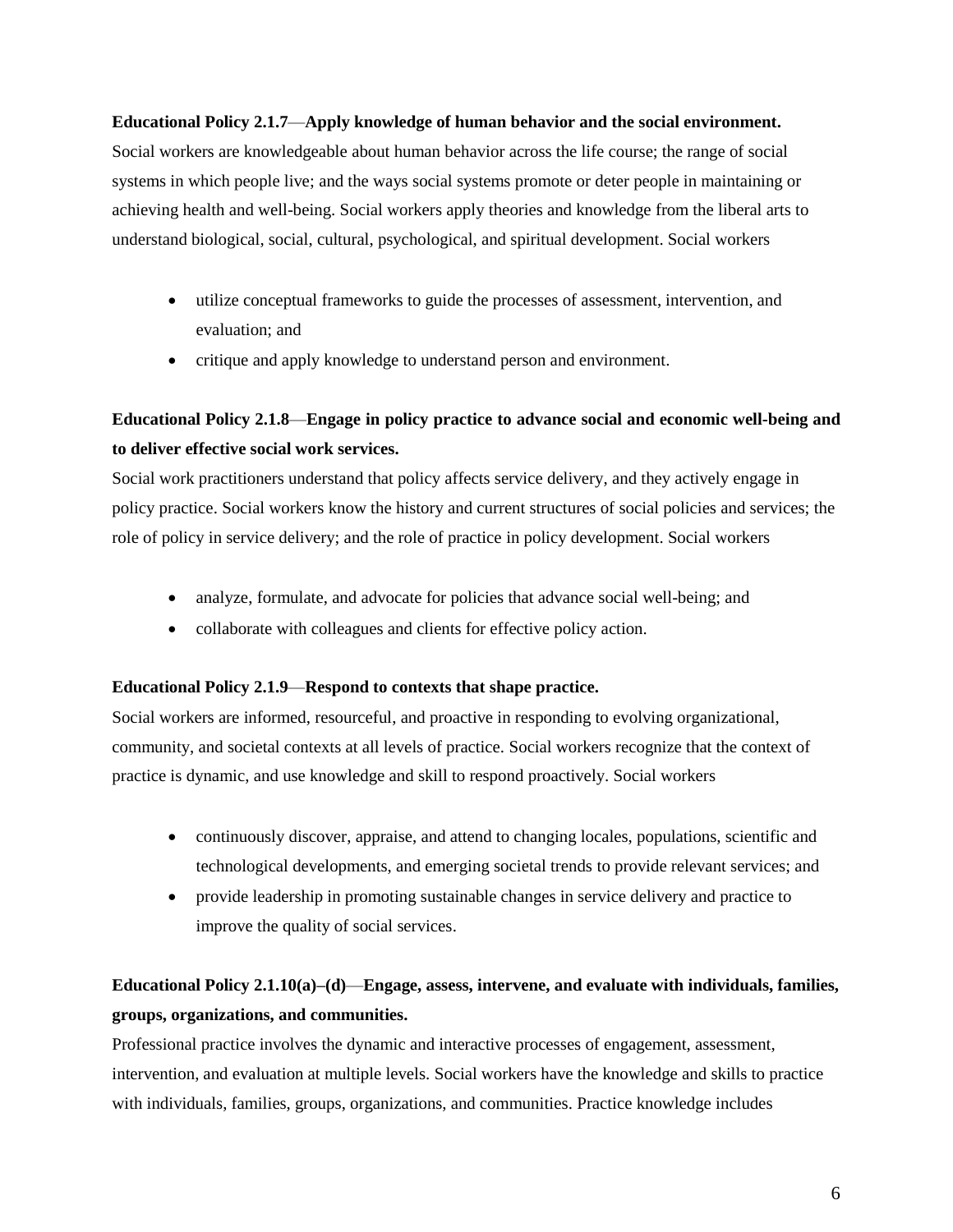identifying, analyzing, and implementing evidence-based interventions designed to achieve client goals; using research and technological advances; evaluating program outcomes and practice effectiveness; developing, analyzing, advocating, and providing leadership for policies and services; and promoting social and economic justice.

# **Educational Policy 2.1.10(a)**—**Engagement**

Social workers

- substantively and affectively prepare for action with individuals, families, groups, organizations, and communities;
- use empathy and other interpersonal skills; and
- develop a mutually agreed-on focus of work and desired outcomes.

# **Educational Policy 2.1.10(b)**—**Assessment**

Social workers

- collect, organize, and interpret client data;
- assess client strengths and limitations;
- develop mutually agreed-on intervention goals and objectives; and
- select appropriate intervention strategies.

## **Educational Policy 2.1.10(c)**—**Intervention**

Social workers

- initiate actions to achieve organizational goals;
- implement prevention interventions that enhance client capacities;
- help clients resolve problems;
- negotiate, mediate, and advocate for clients; and
- facilitate transitions and endings.

## **Educational Policy 2.1.10(d)**—**Evaluation**

Social workers critically analyze, monitor, and evaluate interventions.

## **Educational Policy B2.2**—**Generalist Practice**

Generalist practice is grounded in the liberal arts and the person and environment construct. To promote human and social well-being, generalist practitioners use a range of prevention and intervention methods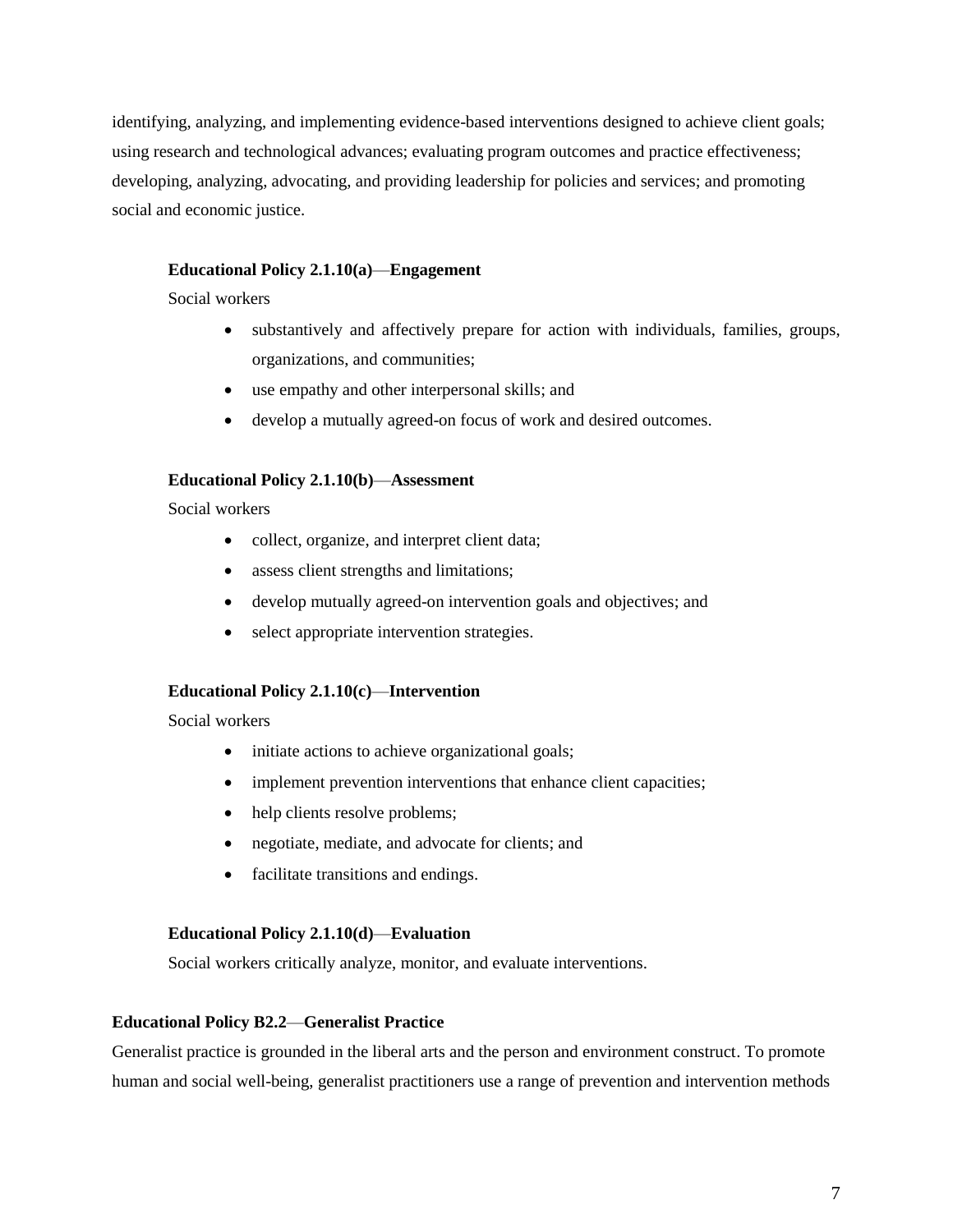in their practice with individuals, families, groups, organizations, and communities. The generalist practitioner identifies with the social work profession and applies ethical principles and critical thinking in practice. Generalist practitioners incorporate diversity in their practice and advocate for human rights and social and economic justice. They recognize, support, and build on the strengths and resiliency of all human beings. They engage in research-informed practice and are proactive in responding to the impact of context on professional practice. BSW practice incorporates all of the core competencies.

### **Educational Policy M2.2**—**Advanced Practice**

Advanced practitioners refine and advance the quality of social work practice and that of the larger social work profession. They synthesize and apply a broad range of interdisciplinary and multidisciplinary knowledge and skills. In areas of specialization, advanced practitioners assess, intervene, and evaluate to promote human and social well-being. To do so they suit each action to the circumstances at hand, using the discrimination learned through experience and self-improvement. Advanced practice incorporates all of the core competencies augmented by knowledge and practice behaviors specific to a concentration.

## **Educational Policy 2.3**—**Signature Pedagogy: Field Education**

Signature pedagogy represents the central form of instruction and learning in which a profession socializes its students to perform the role of practitioner. Professionals have pedagogical norms with which they connect and integrate theory and practice.<sup>4</sup> In social work, the signature pedagogy is field education. The intent of field education is to connect the theoretical and conceptual contribution of the classroom with the practical world of the practice setting. It is a basic precept of social work education that the two interrelated components of curriculum—classroom and field—are of equal importance within the curriculum, and each contributes to the development of the requisite competencies of professional practice. Field education is systematically designed, supervised, coordinated, and evaluated based on criteria by which students demonstrate the achievement of program competencies.

#### *Accreditation Standard B2.0*—*Curriculum*

 $\overline{a}$ 

*The 10 core competencies are used to design the professional curriculum. The program*

- *B2.0.1 Discusses how its mission and goals are consistent with generalist practice as defined in EP B2.2.*
- *B2.0.2 Identifies its competencies consistent with EP 2.1 through 2.1.10(d).*
- *B2.0.3 Provides an operational definition for each of its competencies used in its curriculum design and its assessment [EP 2.1 through 2.1.10(d)].*

<sup>4</sup> Shulman, L. S. (2005, Summer). Signature pedagogies in the professions. *Daedelus,* 52-59.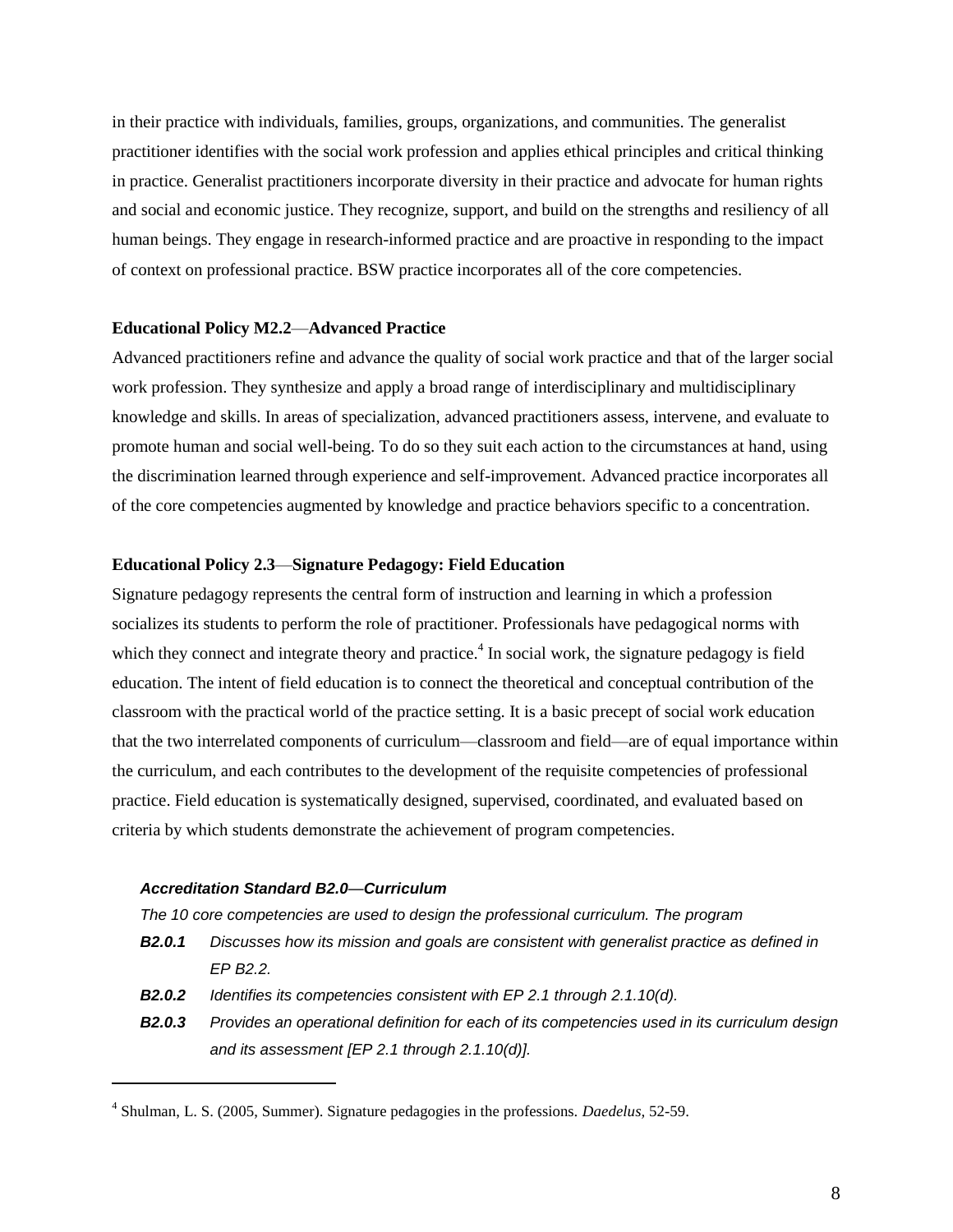- *B2.0.4 Provides a rationale for its formal curriculum design demonstrating how it is used to develop a coherent and integrated curriculum for both classroom and field (EP 2.0).*
- *B2.0.5 Describes and explains how its curriculum content (knowledge, values, and skills) implements the operational definition of each of its competencies.*

### *Accreditation Standard M2.0*—*Curriculum*

*The 10 core competencies are used to design the foundation and advanced curriculum. The advanced curriculum builds on and applies the core competencies in an area(s) of concentration. The program*

- *M2.0.1 Identifies its concentration(s) (EP M2.2).*
- *M2.0.2 Discusses how its mission and goals are consistent with advanced practice (EP M2.2).*
- *M2.0.3 Identifies its program competencies consistent with EP 2.1 through 2.1.10(d) and EP M2.2.*
- *M2.0.4 Provides an operational definition for each of the competencies used in its curriculum design and its assessment [EP 2.1 through 2.1.10(d); EP M2.2].*
- *M2.0.5 Provides a rationale for its formal curriculum design (foundation and advanced), demonstrating how it is used to develop a coherent and integrated curriculum for both classroom and field (EP 2.0).*
- *M2.0.6 Describes and explains how its curriculum content (relevant theories and conceptual frameworks, values, and skills) implements the operational definition of each of its competencies.*

#### *Accreditation Standard 2.1*—*Field Education*

*The program discusses how its field education program*

- *2.1.1 Connects the theoretical and conceptual contribution of the classroom with the practice setting, fostering the implementation of evidence-informed practice.*
- *B2.1.2 Provides generalist practice opportunities for students to demonstrate the core competencies.*
- *M2.1.2 Provides advanced practice opportunities for students to demonstrate the program's competencies.*
- *2.1.3 Provides a minimum of 400 hours of field education for baccalaureate programs and 900 hours for master's programs.*
- *2.1.4 Admits only those students who have met the program's specified criteria for field education.*
- *2.1.5 Specifies policies, criteria, and procedures for selecting field settings; placing and monitoring students; maintaining field liaison contacts with field education settings; and evaluating student learning and field setting effectiveness congruent with the program's competencies.*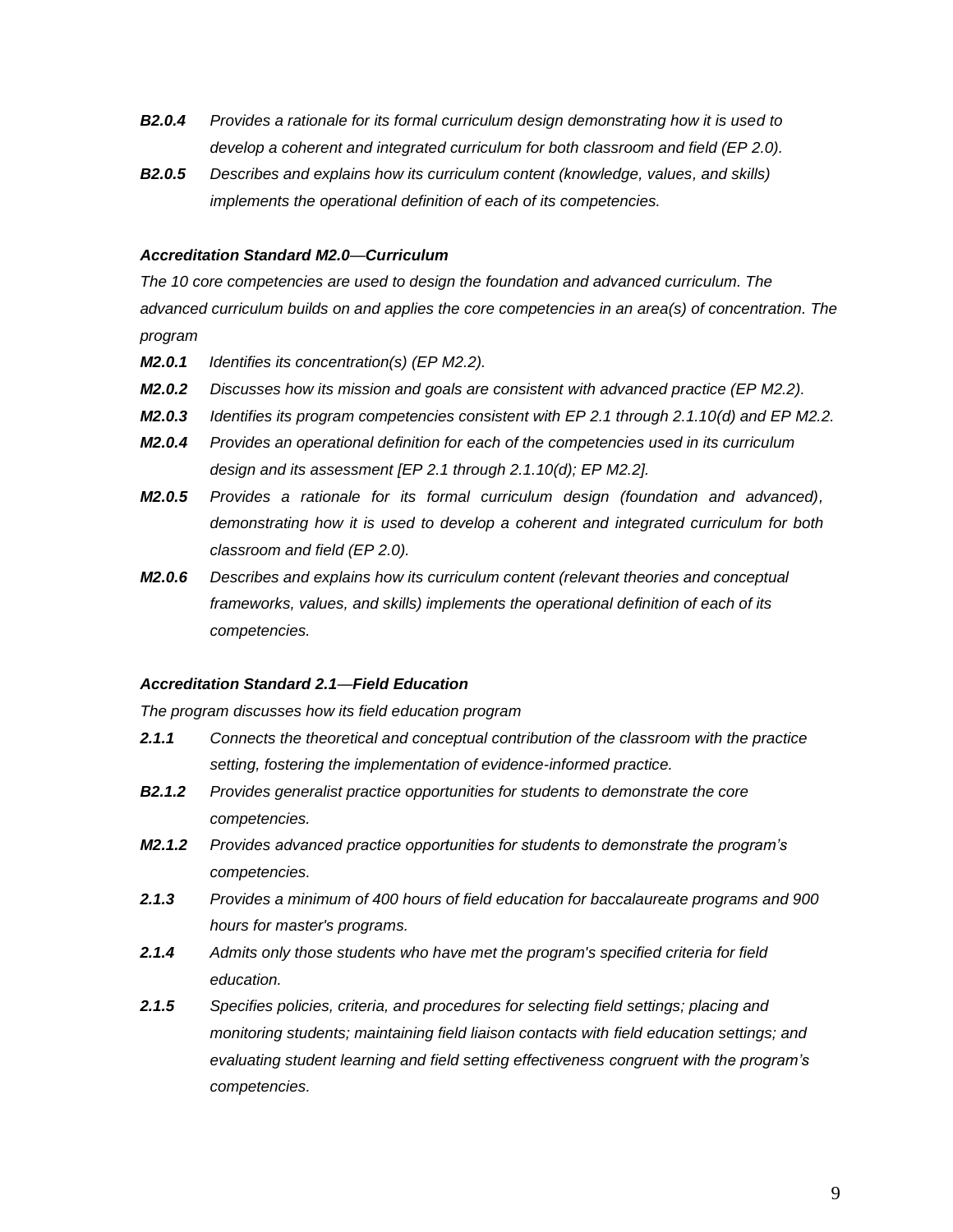- *2.1.6 Specifies the credentials and practice experience of its field instructors necessary to design field learning opportunities for students to demonstrate program competencies. Field instructors for baccalaureate students hold a baccalaureate or master's degree in social work from a CSWE-accredited program. Field instructors for master's students hold a master's degree in social work from a CSWE-accredited program. For cases in which a field instructor does not hold a CSWE-accredited social work degree, the program assumes responsibility for reinforcing a social work perspective and describes how this is accomplished.*
- *2.1.7 Provides orientation, field instruction training, and continuing dialog with field education settings and field instructors.*
- *2.1.8 Develops policies regarding field placements in an organization in which the student is also employed. To ensure the role of student as learner, student assignments and field education supervision are not the same as those of the student's employment.*

# **3. Implicit Curriculum**

### **Educational Policy 3.0**—**Implicit Curriculum: The Learning Environment**

The implicit curriculum refers to the educational environment in which the explicit curriculum is presented. It is composed of the following elements: the program's commitment to diversity; admissions policies and procedures; advisement, retention, and termination policies; student participation in governance; faculty; administrative structure; and resources. The implicit curriculum is manifested through policies that are fair and transparent in substance and implementation, the qualifications of the faculty, and the adequacy of resources. The culture of human interchange; the spirit of inquiry; the support for difference and diversity; and the values and priorities in the educational environment, including the field setting, inform the student's learning and development. The implicit curriculum is as important as the explicit curriculum in shaping the professional character and competence of the program's graduates. Heightened awareness of the importance of the implicit curriculum promotes an educational culture that is congruent with the values of the profession.<sup>5</sup>

### **Educational Policy 3.1**—**Diversity**

 $\overline{a}$ 

The program's commitment to diversity—including age, class, color, culture, disability, ethnicity, gender,

 $^5$  Eisner, E. W. (2002). *The educational imagination: On the design and evaluation of school programs* ( $3^{rd}$  ed.). New York: Macmillan.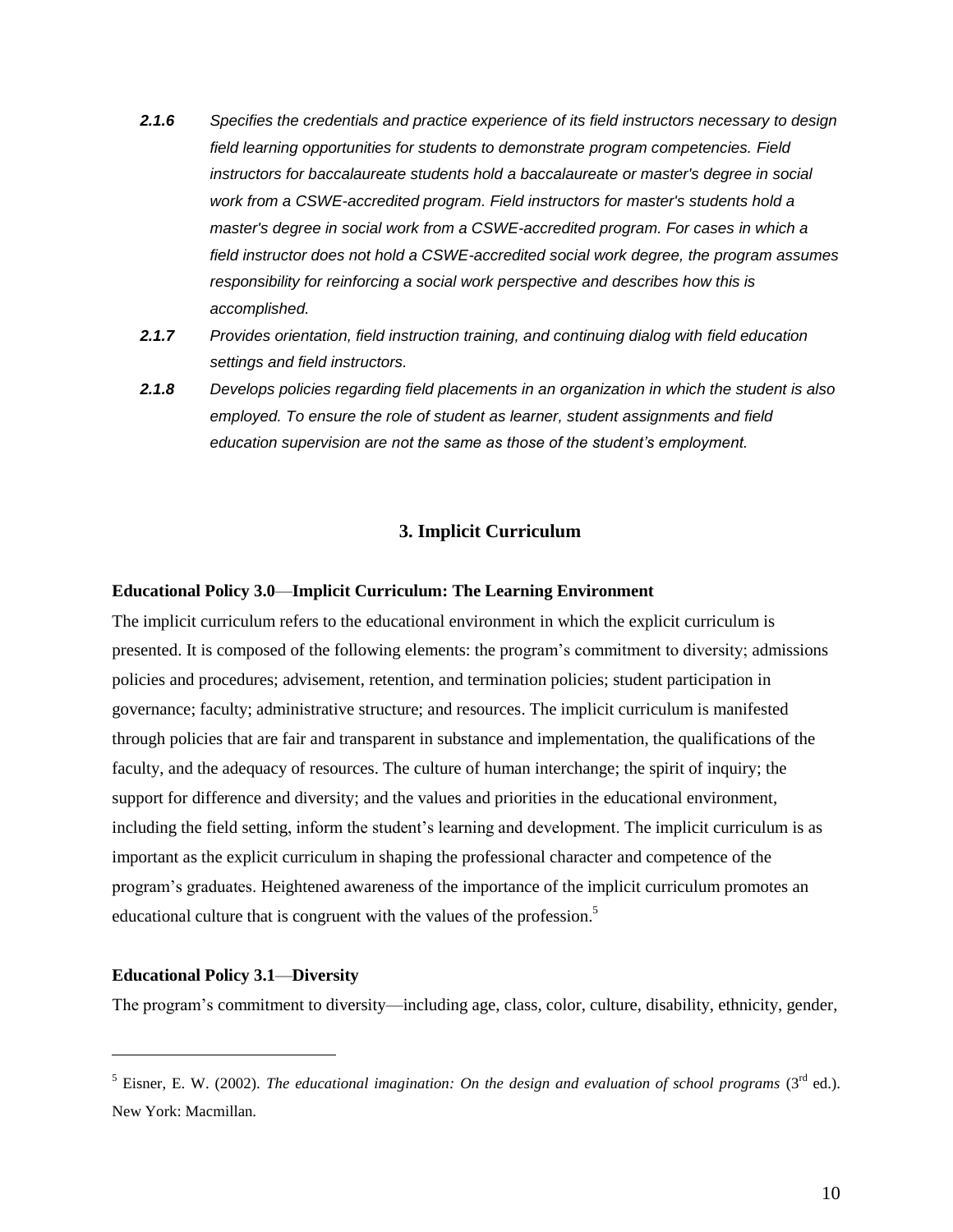gender identity and expression, immigration status, political ideology, race, religion, sex, and sexual orientation*—*is reflected in its learning environment (institutional setting; selection of field education settings and their clientele; composition of program advisory or field committees; educational and social resources; resource allocation; program leadership; speaker series, seminars, and special programs; support groups; research and other initiatives; and the demographic make-up of its faculty, staff, and student body).

## *Accreditation Standard 3.1*—*Diversity*

- *3.1.1 The program describes the specific and continuous efforts it makes to provide a learning environment in which respect for all persons and understanding of diversity and difference are practiced.*
- *3.1.2 The program describes how its learning environment models affirmation and respect for diversity and difference.*
- *3.1.3 The program discusses specific plans to improve the learning environment to affirm and support persons with diverse identities.*

# **Educational Policy 3.2**—**Student Development**

Educational preparation and commitment to the profession are essential qualities in the admission and development of students for professional practice. To promote the social work education continuum, BSW graduates admitted to MSW programs are presented with an articulated pathway toward a concentration. Student participation in formulating and modifying policies affecting academic and student affairs are important for the student's professional development.

# *Accreditation Standard 3.2*—*Student Development: Admissions; Advisement, Retention, and Termination; and Student Participation*

### *Admissions*

- *B3.2.1 The program identifies the criteria it uses for admission.*
- *M3.2.1 The program identifies the criteria it uses for admission. The criteria for admission to the master's program must include an earned bachelor's degree from a college or university accredited by a recognized regional accrediting association.*
- *3.2.2 The program describes the process and procedures for evaluating applications and notifying applicants of the decision and any contingent conditions associated with admission.*
- *M3.2.3 BSW graduates entering MSW programs are not to repeat what has been mastered in their BSW programs. MSW programs describe the policies and procedures used for awarding*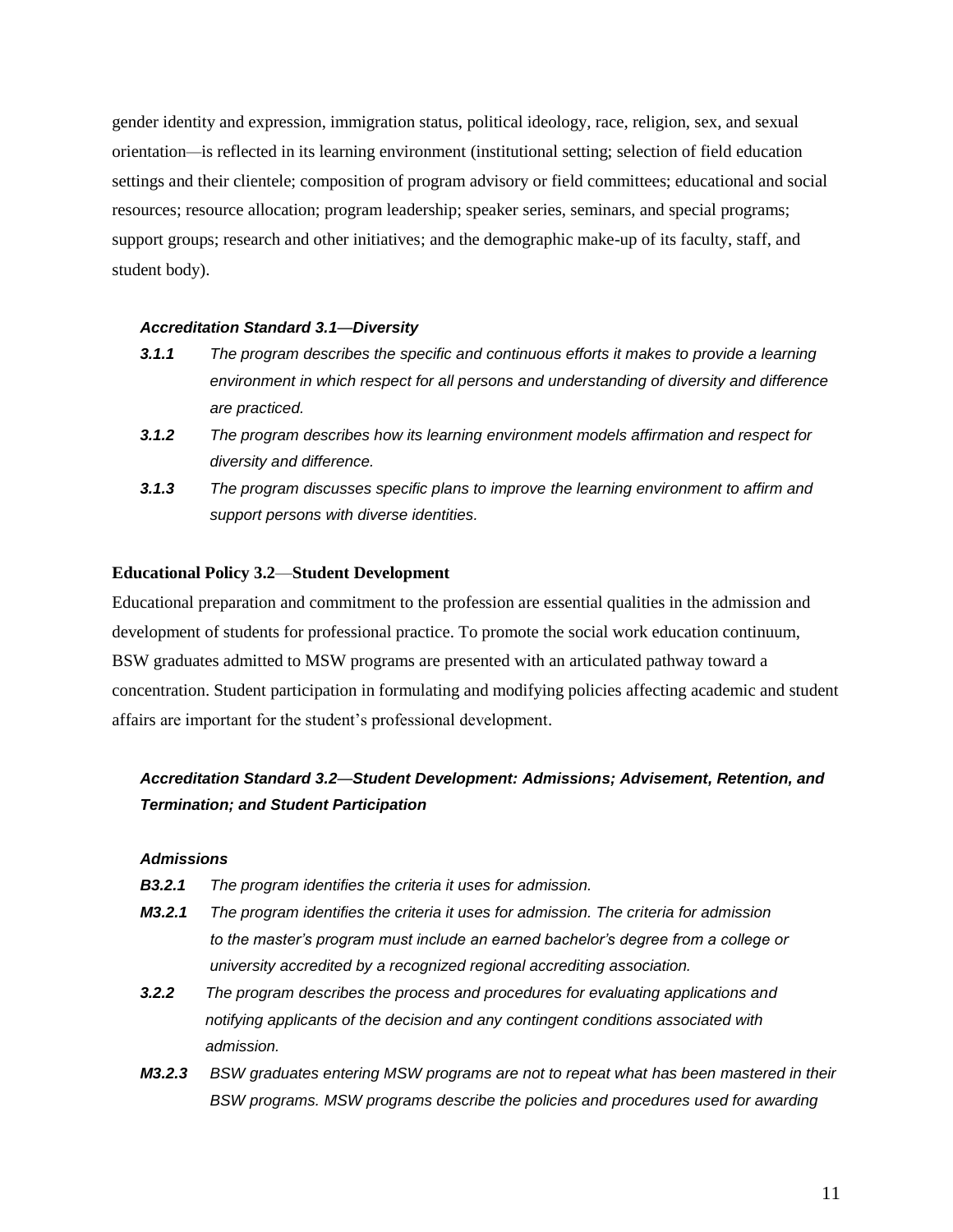*advanced standing. These policies and procedures should be explicit and unambiguous. Advanced standing is awarded only to graduates holding degrees from baccalaureate social work programs accredited by CSWE, those recognized through its International Social Work Degree Recognition and Evaluation Service, or covered under a memorandum of understanding with international social work accreditors.*

- *3.2.4 The program describes its policies and procedures concerning the transfer of credits.*
- *3.2.5 The program submits its written policy indicating that it does not grant social work course credit for life experience or previous work experience. The program documents how it informs applicants and other constituents of this policy.*

#### *Advisement, retention, and termination*

- *3.2.6 The program describes its academic and professional advising policies and procedures. Professional advising is provided by social work program faculty, staff, or both.*
- *3.2.7 The program spells out how it informs students of its criteria for evaluating their academic and professional performance, including policies and procedures for grievance.*
- *3.2.8 The program submits its policies and procedures for terminating a student's enrollment in the social work program for reasons of academic and professional performance.*

#### *Student participation*

- *3.2.9 The program describes its policies and procedures specifying students' rights and responsibilities to participate in formulating and modifying policies affecting academic and student affairs.*
- *3.2.10 The program demonstrates how it provides opportunities and encourages students to organize in their interests.*

### **Educational Policy 3.3**—**Faculty**

Faculty qualifications, including experience related to the program's competencies, and an appropriate student-faculty ratio are essential for developing an educational environment that promotes, emulates, and teaches students the knowledge, values, and skills expected of professional social workers. Through their teaching, scholarship, and service—as well as their interactions with one another, administration, students, and community—the program's faculty models the behavior and values expected of professional social workers.

#### *Accreditation Standard 3.3—Faculty*

*3.3.1 The program identifies each full and part-time social work faculty member and discusses her/his qualifications, competence, expertise in social work education and practice, and years of service to the program. Faculty who teach social work practice courses have a*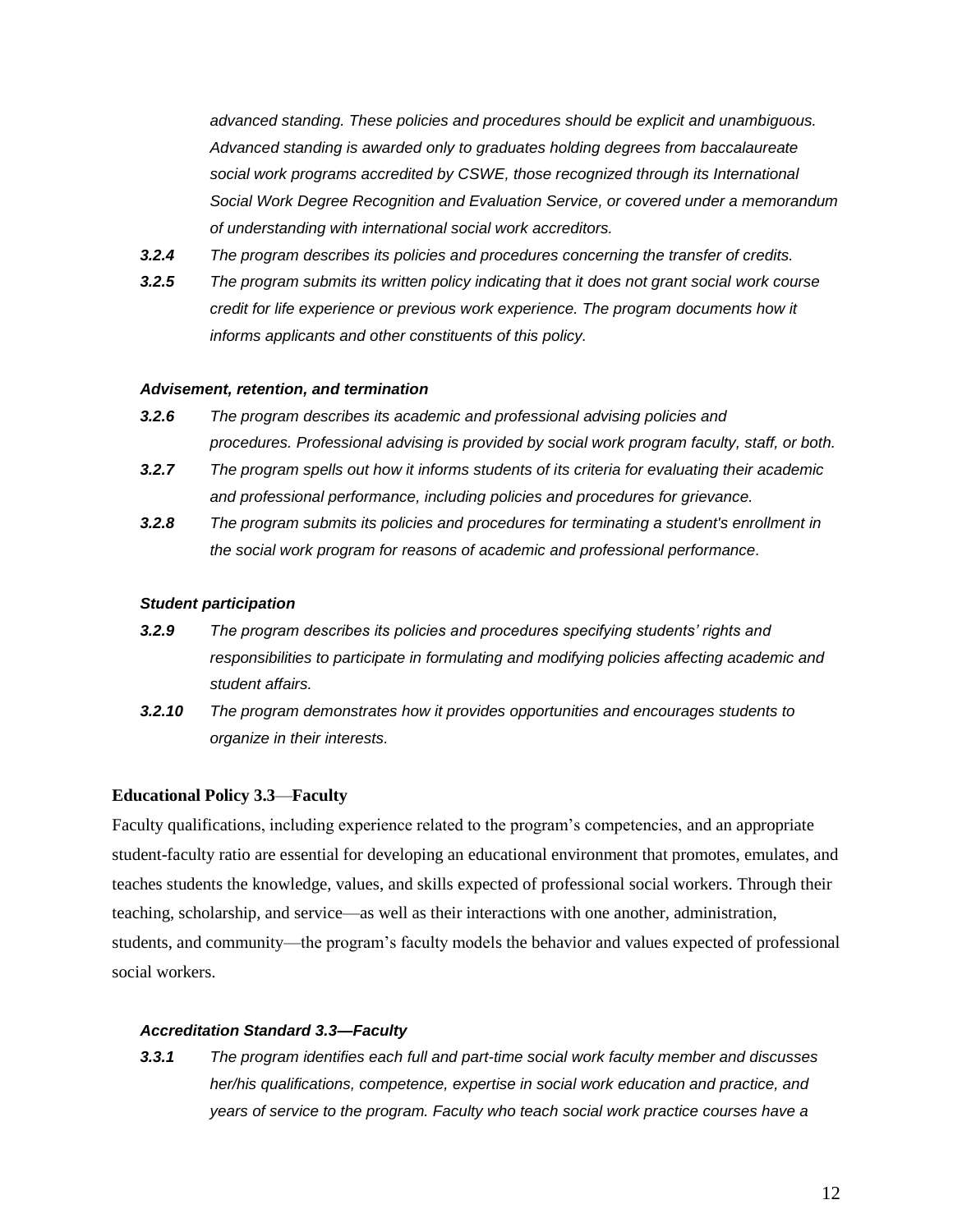*master's degree in social work from a CSWE-accredited program and at least two years of social work practice experience.*

- *3.3.2 The program discusses how faculty size is commensurate with the number and type of curricular offerings in class and field; class size; number of students; and the faculty's teaching, scholarly, and service responsibilities. To carry out the ongoing functions of the program, the full-time equivalent faculty-to-student ratio is usually 1:25 for baccalaureate programs and 1:12 for master's programs.*
- *B3.3.3 The baccalaureate social work program identifies no fewer than two full-time faculty assigned to the program, with full-time appointment in social work, and whose principal assignment is to the baccalaureate program. The majority and no fewer than two of the full-time faculty has either a master's degree in social work from a CSWE-accredited program, with a doctoral degree preferred, or a baccalaureate degree in social work from a CSWE-accredited program and a doctoral degree preferably in social work.*
- *M3.3.3 The master's social work program identifies no fewer than six full-time faculty with master's degrees in social work from a CSWE-accredited program and whose principal assignment is to the master's program. The majority of the full-time master's social work program faculty has a master's degree in social work and a doctoral degree preferably in social work.*
- *3.3.4 The program describes its faculty workload policy and discusses how the policy supports the achievement of institutional priorities and the program's mission and goals.*
- *3.3.5 Faculty demonstrate ongoing professional development as teachers, scholars, and practitioners through dissemination of research and scholarship, exchanges with external constituencies such as practitioners and agencies, and through other professionally relevant creative activities that support the achievement of institutional priorities and the program's mission and goals.*
- *3.3.6 The program describes how its faculty models the behavior and values of the profession in the program's educational environment.*

### **Educational Policy 3.4**—**Administrative Structure**

Social work faculty and administrators, based on their education, knowledge, and skills, are best suited to make decisions regarding the delivery of social work education. They exercise autonomy in designing an administrative and leadership structure, developing curriculum, and formulating and implementing policies that support the education of competent social workers*.*

## *Accreditation Standard 3.4*—*Administrative Structure*

*3.4.1 The program describes its administrative structure and shows how it provides the necessary autonomy to achieve the program's mission and goals.*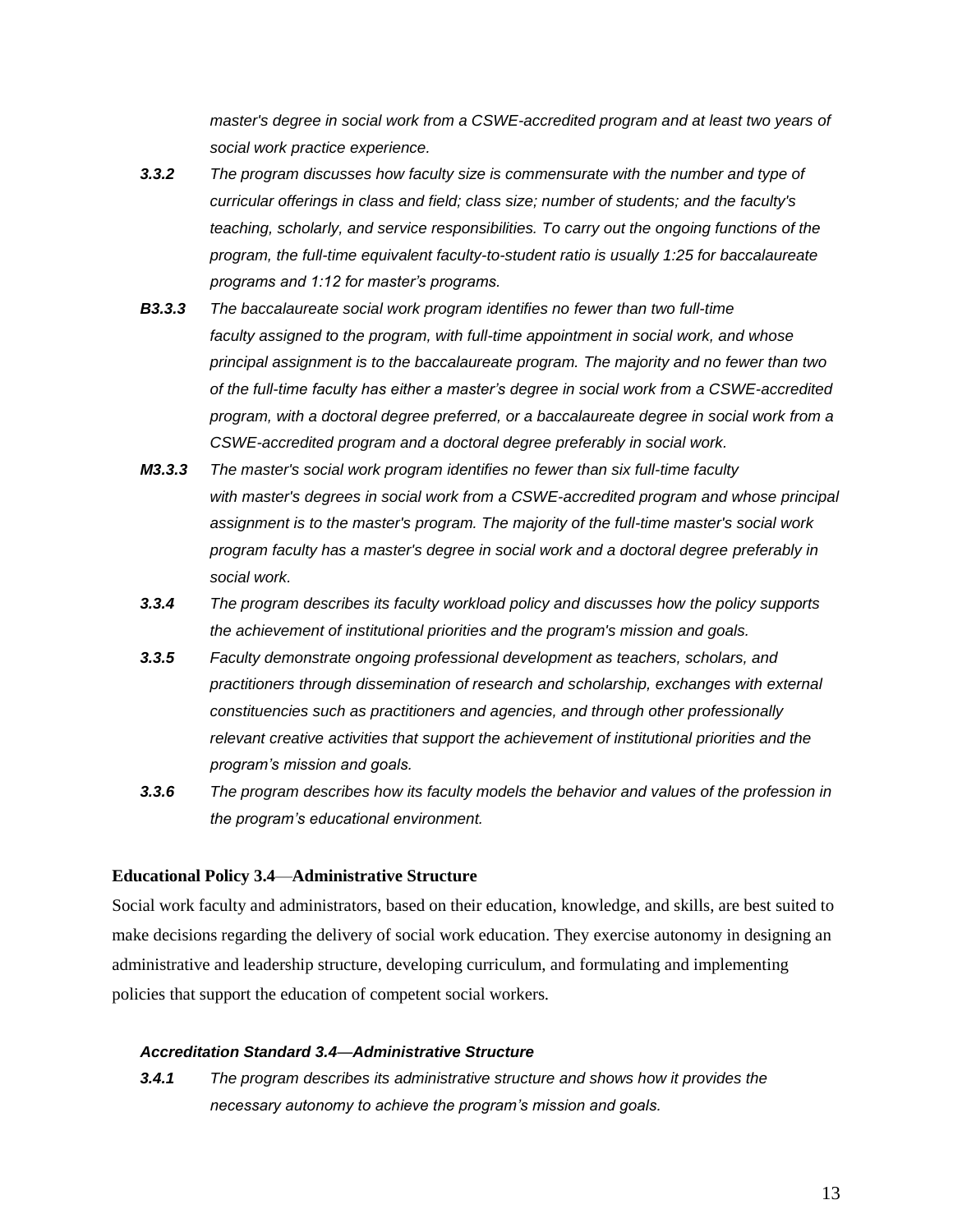- *3.4.2 The program describes how the social work faculty has responsibility for defining program curriculum consistent with the Educational Policy and Accreditation Standards and the institution's policies.*
- *3.4.3 The program describes how the administration and faculty of the social work program participate in formulating and implementing policies related to the recruitment, hiring, retention, promotion, and tenure of program personnel.*
- *3.4.4 The program identifies the social work program director. Institutions with accredited BSW and MSW programs appoint a separate director for each.*
	- *B3.4.4(a) The program describes the BSW program director's leadership ability through teaching, scholarship, curriculum development, administrative experience, and other academic and professional activities in social work. The program documents that the director has a master's degree in social work from a CSWE-accredited program with a doctoral degree preferred or a baccalaureate degree in social work from a CSWEaccredited program and a doctoral degree, preferably in social work.*
	- *B3.4.4(b) The program provides documentation that the director has a full-time appointment to the social work program.*
	- *B3.4.4(c) The program describes the procedures for determining the program director's assigned time to provide educational and administrative leadership to the program. To carry out the administrative functions of the program, a minimum of 25% assigned time is required at the baccalaureate level. The program demonstrates this time is sufficient.*
	- *M3.4.4(a) The program describes the MSW program director's leadership ability through teaching, scholarship, curriculum development, administrative experience, and other academic and professional activities in social work. The program documents that the director has a master's degree in social work from a CSWE-accredited program. In addition, it is preferred that the MSW program director have a doctoral degree, preferably in social work.*
	- *M3.4.4(b) The program provides documentation that the director has a full-time appointment to the social work program.*
	- *M3.4.4(c) The program describes the procedures for determining the program director's assigned time to provide educational and administrative leadership to the program. To carry out the administrative functions of the program, a minimum of 50% assigned time is required at the master's level. The program demonstrates this time is sufficient.*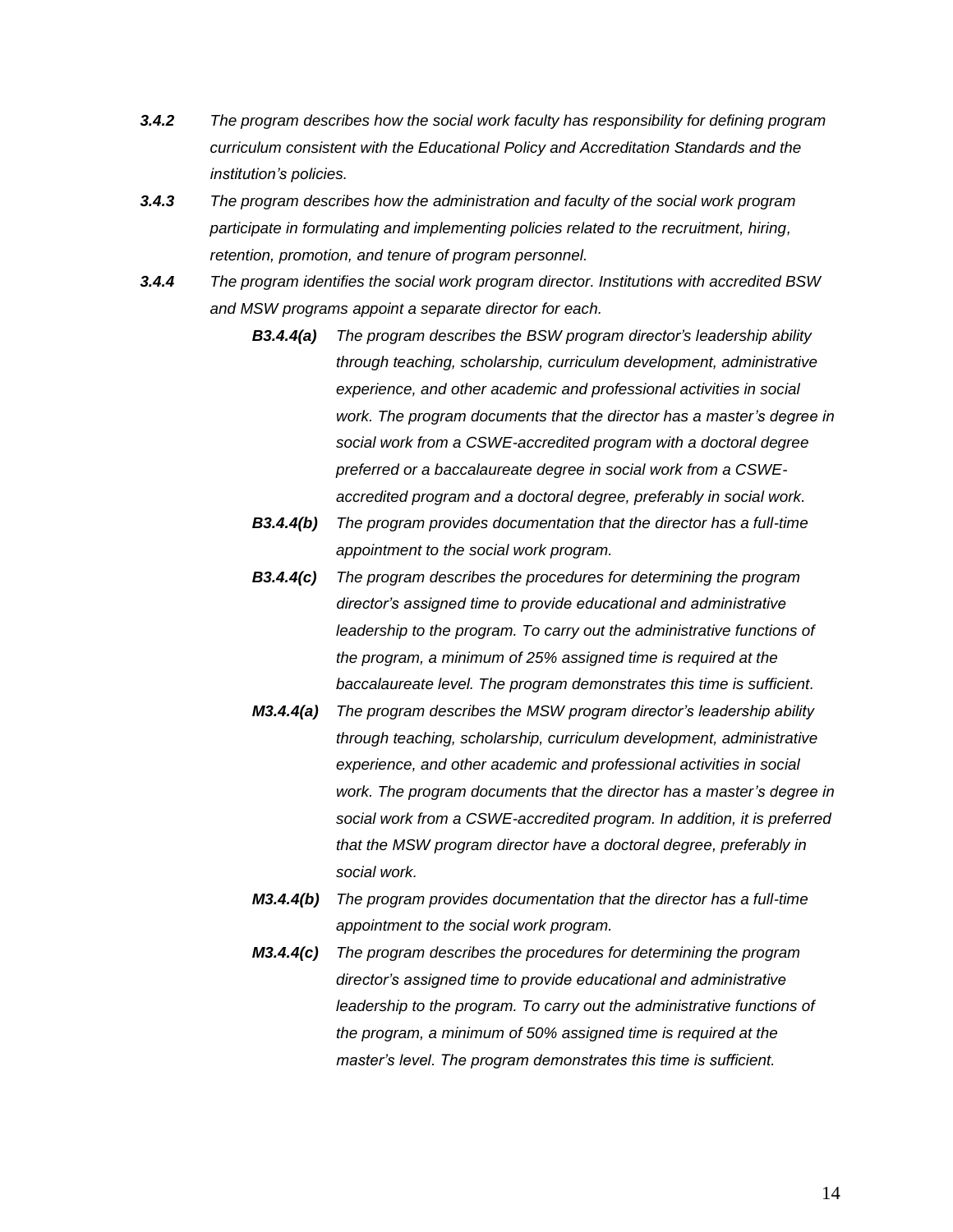- *3.4.5 The program identifies the field education director.*
	- *3.4.5(a) The program describes the field director's ability to provide leadership in the field education program through practice experience, field instruction experience, and administrative and other relevant academic and professional activities in social work.*
	- *3.4.5(b) The program documents that the field education director has a master's degree in social work from a CSWE-accredited program and at least 2 years of post-baccalaureate or post-master's social work degree practice experience.*
	- *B3.4.5(c) The program describes the procedures for determining the field director's assigned time to provide educational and administrative leadership for field education. To carry out the administrative functions of the field at least 25% assigned time is required for baccalaureate programs. The program demonstrates this time is sufficient.*
	- *M3.4.5(c) The program describes the procedures for determining the field director's assigned time to provide educational and administrative leadership for field education. To carry out the administrative functions of the field at least 50% assigned time is required for master's programs. The program demonstrates this time is sufficient.*

### **Educational Policy 3.5**—**Resources**

Adequate resources are fundamental to creating, maintaining, and improving an educational environment that supports the development of competent social work practitioners. Social work programs have the necessary resources to support learning and professionalization of students and program improvement.

#### *Accreditation Standard 3.5*—*Resources*

- *3.5.1 The program describes the procedures for budget development and administration it uses to achieve its mission and goals. The program submits the budget form to demonstrate sufficient and stable financial supports that permit program planning and faculty development.*
- *3.5.2 The program describes how it uses resources to continuously improve the program and address challenges in the program's context.*
- *3.5.3 The program demonstrates sufficient support staff, other personnel, and technological resources to support itself.*
- *3.5.4 The program submits the library form to demonstrate comprehensive library holdings and/or electronic access and other informational and educational resources necessary for*